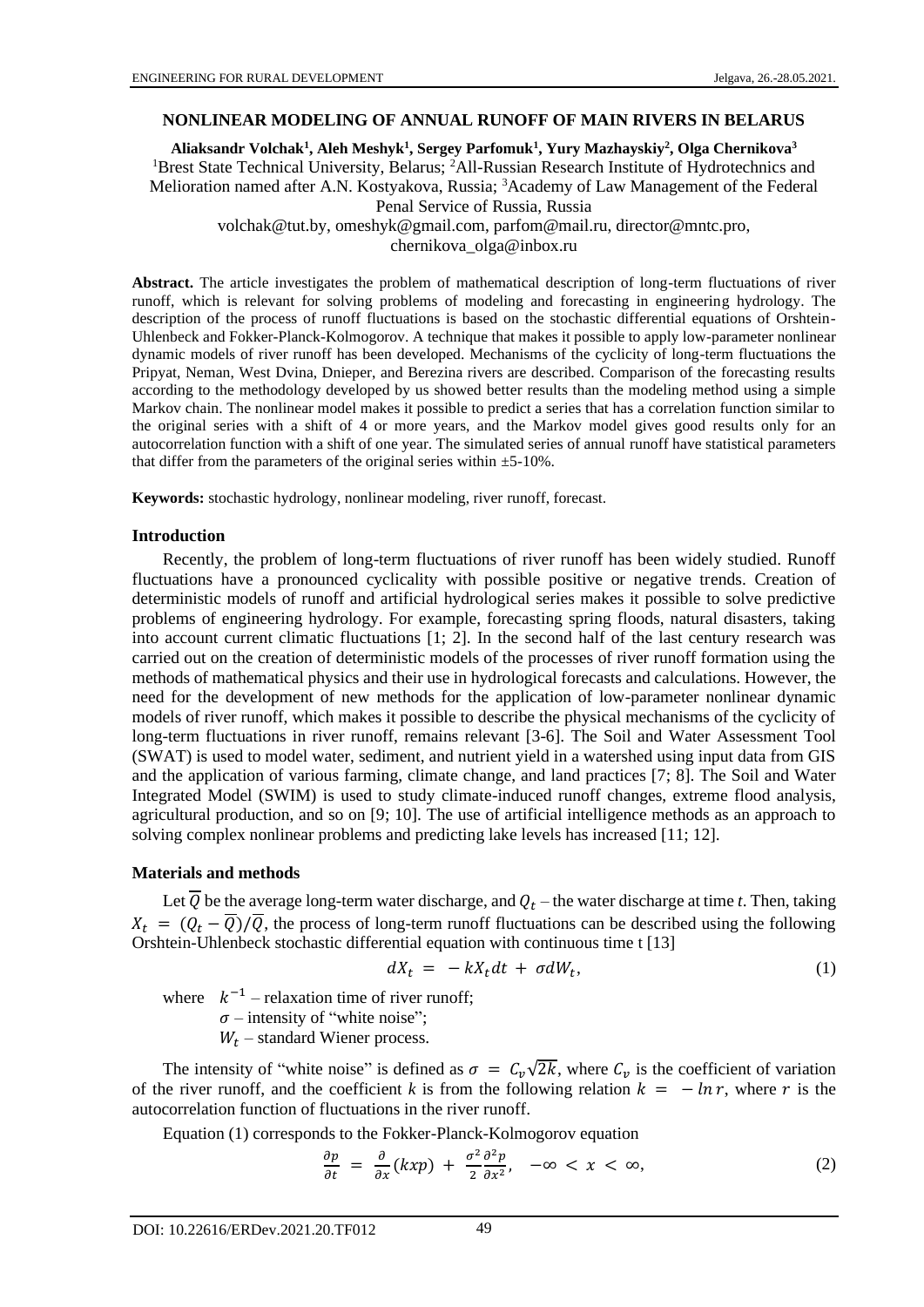and the inverse equation has the form

$$
\frac{\partial}{\partial t}p(x,t/y,0) = -ky\frac{\partial}{\partial y}p(x,t/y,0) + \frac{1}{2}\sigma^2 \frac{\partial^2 p(x,t/y,0)}{\partial y^2}, \quad -\infty < x < \infty,\tag{3}
$$

since the random fluctuations of the runoff are homogeneous in time, that means that the relation  $p(x, t/y, 0) = p(x, 0/y, t)$  holds.

Consider the following problem in stochastic hydrology. Let at the initial moment of time  $t = 0$ the runoff is equal to  $Q$ , and  $Q_*$  is some fixed value of the runoff. It is required to determine the period of time during which the runoff value will be within  $[Q_*, \infty)$ . Let T be the moment in time when the runoff value leaves the half-interval  $[Q_*, \infty)$ .

Then

$$
prob(T \geq t) = G(Q,t) \quad G(Q,t) = \int_{Q_*}^{\infty} p(x,t/y,0) dx.
$$

Integrating (3) from  $Q_*$  to  $\infty$  over x, we obtain

$$
\frac{\partial G(Q,t)}{\partial t} = -kQ \frac{\partial G(Q,t)}{\partial Q} + \frac{\sigma^2}{2} \frac{\partial^2 G(Q,t)}{\partial Q^2}.
$$

The boundary conditions are determined proceeding from the absorption of the value of the function at  $Q = Q_*$ , as well as from the reflection at infinity, that is

$$
G(Q,t)|_{Q=Q_*} = 0, \left. \frac{\partial G(Q,t)}{\partial Q} \right|_{Q=\infty} = 0.
$$

The average time to reach the boundary  $Q_*$  is determined by the following relation

$$
T_1 = -\int_0^\infty t \frac{\partial G(Q,t)}{\partial t} dt = \int_0^\infty G(Q,t) dt.
$$

Integrating (3) over t from 0 to  $\infty$  and taking into account that

$$
\int_0^\infty \frac{\partial G}{\partial t} dt = G(x, \infty) - G(x, 0) = -1,
$$

we obtain the following equation for

$$
T_1 1 \frac{1}{2} \sigma^2 \frac{d^2 T_1}{d Q^2} - k Q \frac{d T_1}{d Q} = -1 \text{ at } \frac{d T_1}{d Q} \Big|_{Q = \infty} = 0, T_1(Q) \Big|_{Q = Q_*} = 0.
$$

Introducing dimensionless quantities

$$
\theta_1 = kT_1, \quad \xi = Q \sqrt{\frac{2k}{\sigma^2}} = \frac{Q}{C_v}, \quad \xi_* = Q_* \sqrt{\frac{2k}{\sigma^2}} = \frac{Q_*}{C_v},
$$

we get

$$
\frac{d^2\theta_1}{d\xi^2} - \xi \frac{d\theta_1}{d\xi} = -1, \quad \frac{d\theta_1}{d\xi}\Big|_{\xi = \infty} = 0, \quad \theta_1(\xi)\Big|_{\xi = \xi_*} = 0. \tag{4}
$$

Integrating system (4) by the numerical method [14; 15], we get the results that are given in Table 1.

Table 1

| $\xi_*$          | $-2.5$                   | $-2.0$                   | $-1.5$ | $-1.0$ | $-0.5$                   | 0    | 0.5  | 1.0  |      | 2.0  | 2.5  | 3.0  |
|------------------|--------------------------|--------------------------|--------|--------|--------------------------|------|------|------|------|------|------|------|
| $-3.0$           | 59.9                     | 76.5                     | 82.3   | 84.8   | 86.1                     | 86.9 | 87.5 | 87.8 | 88.1 | 88.4 | 88.6 | 88.7 |
| $-2.5$           | $\overline{\phantom{a}}$ | 16.6                     | 22,4   | 24.9   | 26.2                     | 27.0 | 27.5 | 27.9 | 28.2 | 28.4 | 28.6 | 28.8 |
| $-2.0$           |                          | -                        | 5.8    | 8.3    | 9.6                      | 10.4 | 10.9 | 11.3 | 11.6 | 11.8 | 12.0 | 12.2 |
| $-1.5$           |                          | $\overline{\phantom{0}}$ | -      | 2.5    | 3.8                      | 4.6  | 5.1  | 5.5  | 5.8  | 6.0  | 6.2  | 6.4  |
| $-1.0$           |                          | -                        |        |        | 1.3                      | 2.1  | 2.6  | 3.0  | 3.3  | 3.5  | 3.7  | 3.9  |
| $-0.5$           |                          | $\overline{\phantom{0}}$ |        |        | $\overline{\phantom{a}}$ | 0.7  | 1.3  | 1.7  | 2.0  | 2.2  | 2.4  | 2.6  |
| $\boldsymbol{0}$ |                          | $\overline{\phantom{0}}$ |        |        |                          | -    | 0.5  | 0.9  | 1.2  | 1.4  | 1.6  | 1.8  |

**Solutions of equation (4)**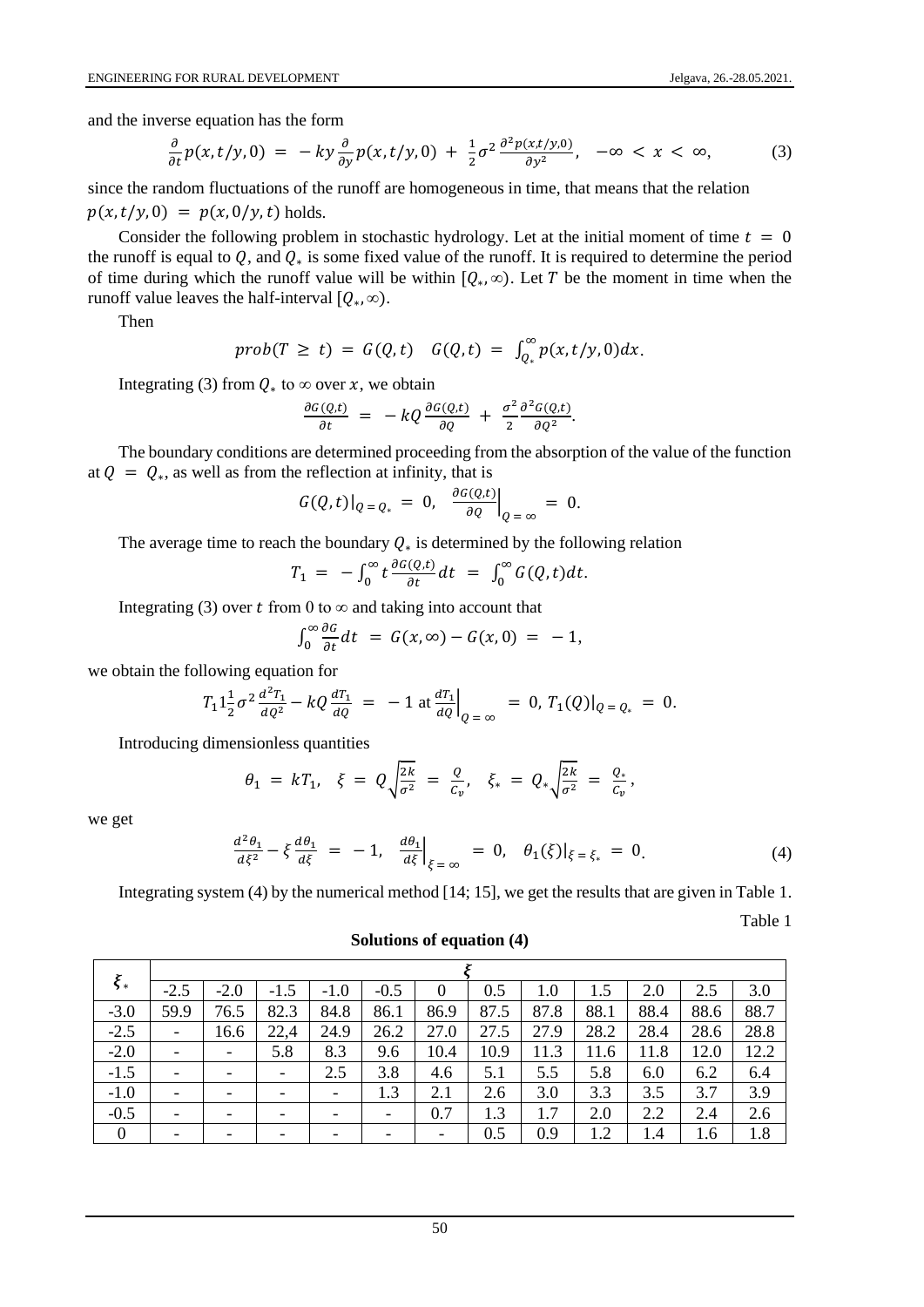Now, at the initial moment of time  $t = 0$ , the runoff is equal to  $Q$ , and  $Q_*$  is also some fixed value of the runoff, but already greater than the initial one. To determine the period of time during which the runoff value will be within  $(\infty, Q_*]$ , system (4) with modified initial conditions is used, that is,

$$
G(Q,t)|_{Q=Q_*} = 0, \left. \frac{\partial G(Q,t)}{\partial Q} \right|_{Q=-\infty} = 0.
$$

Then we will have

$$
\frac{d^2\theta_1}{d\xi^2} - \xi \frac{d\theta_1}{d\xi} = -1, \quad \frac{d\theta_1}{d\xi}\Big|_{\xi = -\infty} = 0, \quad \theta_1(\xi)\Big|_{\xi = \xi_*} = 0. \tag{5}
$$

The solution to the system (5) gives the same results as given in the Table 1, only the values  $\xi$  and  $\xi_*$  are taken with opposite signs.

### **Results and discussion**

The above methodology for determining runoff changes was proposed for 5 main rivers of Belarus [16; 17]. The data were used for the period of instrumental observations in the following sections: the Pripyat River at Mozyr, the Neman River at Grodno, the West Dvina River at Vitebsk, the Dnieper River at Mogilev, and the Berezina River at Bobruisk (Fig. 1).



Fig. 1. **Map of the mean annual river runoff in Belarus (1956-2015), l·(s∙km<sup>2</sup> ) -1 [18]**

Let us consider as an example the calculation of the time of change in the values of the annual runoff of the Pripyat River at Mozyr. Table 2 shows the values of the main statistical parameters of the time series of the annual water discharge of the Pripyat River at Mozyr.

Table 2

**Main statistical parameters of the time series of the annual water discharge of the Pripyat River at Mozyr**

| $\sim$<br>m <sup>J</sup><br>$\sim$<br>moan,<br>ни -<br>. .<br>ື | $\sim$ - $\sim$<br>$\mathbf{m}$ | $\sim$ $\sim$ | 7.41 |
|-----------------------------------------------------------------|---------------------------------|---------------|------|
|                                                                 | $\sim$<br>--                    |               |      |

The coefficient *k* is determined by the formula  $k = -\ln r = -\ln 0.29 = 1.24$ .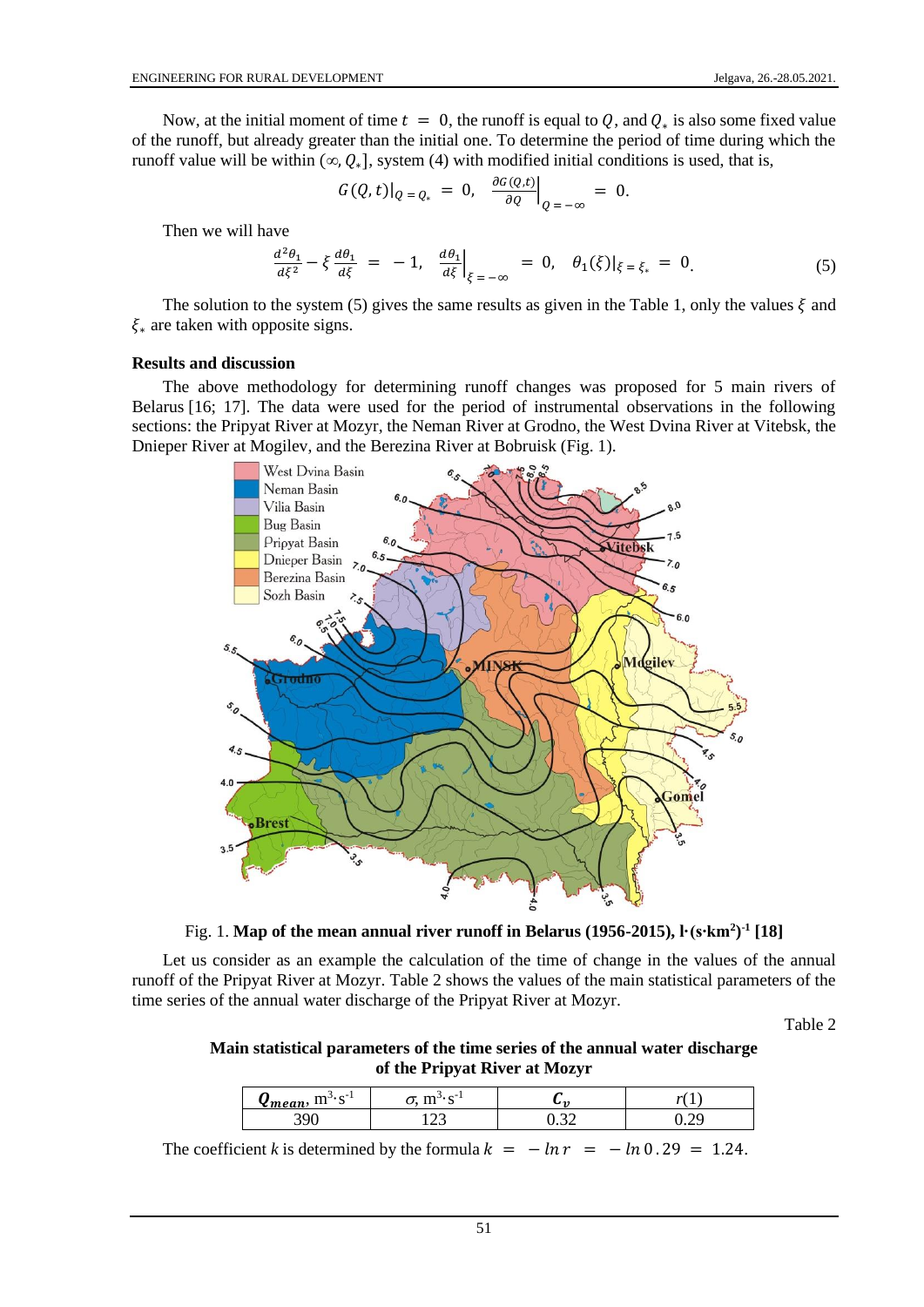Let at the initial moment of time  $t = 0$  the runoff is  $Q = 640$  m<sup>3</sup> $\cdot$ s<sup>-1</sup>, and the fixed value of the runoff is  $Q_* = 200 \text{ m}^3 \cdot \text{s}^{-1}$ . Then  $\xi$  is defined as the deviation of the initial runoff value from the annual average one in fractions of  $C_v$ , i.e.

$$
\xi = \frac{Q - Q_{mean}}{Q_{mean} \cdot C_v} = 2.
$$

Similarly,  $\xi_*$  is defined as

$$
\xi_* = \frac{Q_* - Q_{mean}}{Q_{mean} \cdot C_v} = -1.5.
$$

According to the values of  $\xi$  and  $\xi_*$  from Table 1 we find the value  $\theta_1 = 6.0$ . Then the period of time during which the runoff value will be in the range of  $[Q_*, \infty)$  is defined as the quotient  $\theta_1$  and k:

$$
T_1 = \frac{\theta_1}{k} = 4.9.
$$

The values of the dimensional time depending on the values of Q and  $Q_*$  are presented in Table 3.

Table 3

**Values of the time of change in the annual runoff of the Pripyat River at Mozyr, years**

| <b>Fixed runoff</b>       |          | Runoff at the initial moment of time, $m^3 s^{-1}$ |          |          |          |          |          |          |          |          |     |  |  |
|---------------------------|----------|----------------------------------------------------|----------|----------|----------|----------|----------|----------|----------|----------|-----|--|--|
| value, $m^3 \cdot s^{-1}$ | 200      | 250                                                | 300      | 350      | 400      | 450      | 500      | 550      | 600      | 650      | 700 |  |  |
| 200                       | $\theta$ | 1.8                                                | 2.8      | 3.5      | 3.9      | 4.3      | 4.5      | 4.7      | 4.9      | 5.0      | 5.2 |  |  |
| 250                       | 0.2      | $\Omega$                                           | $1.0\,$  | 1.7      | 2.1      | 2.5      | 2.7      | 2.9      | 3.1      | 3.2      | 3.4 |  |  |
| 300                       | 0.4      | 0.2                                                | $\Omega$ | 0.7      | 1.1      | 1.4      | 1.7      | 1.9      | 2.1      | 2.2      | 2.3 |  |  |
| 350                       | 0.7      | 0.5                                                | 0.3      | $\Omega$ | 0.4      | 0.8      | $1.0\,$  | 1.2      | 1.4      | 1.5      | 1.7 |  |  |
| 400                       | 1.0      | 0.9                                                | 0.7      | 0.4      | $\theta$ | 0.3      | 0.6      | 0.8      | 0.9      | 1.1      | 1.2 |  |  |
| 450                       | 1.6      | 1.4                                                | 1.2      | 0.9      | 0.5      | $\Omega$ | 0.3      | 0.5      | 0.6      | 0.8      | 0.9 |  |  |
| 500                       | 2.4      | 2.1                                                | 1.9      | 1.7      | 1.3      | 0.8      | $\Omega$ | 0.2      | 0.4      | 0.5      | 0.6 |  |  |
| 550                       | 3.6      | 3.4                                                | 3.2      | 2.9      | 2.6      | 2.0      | 1.3      | $\Omega$ | 0.2      | 0.3      | 0.4 |  |  |
| 600                       | 5.9      | 5.7                                                | 5.5      | 5.2      | 4.8      | 4.3      | 3.6      | 2.3      | $\Omega$ | 0.1      | 0.3 |  |  |
| 650                       | 10.7     | 10.5                                               | 10.3     | 10.0     | 9.7      | 9.1      | 8.4      | 7.1      | 4.8      | $\Omega$ | 0.1 |  |  |
| 700                       | 22.0     | 21.8                                               | 21.6     | 21.4     | 21.0     | 20.5     | 19.7     | 18.4     | 16.1     | 11.3     | 0   |  |  |

Let us calculate the values of the dimensional time required for modeling the hydrological series for the remaining four sections. Table 4 shows the values of the main statistical parameters of the time series of annual water discharge for four sections.

Table 4

**Main statistical parameters of the time series of the annual water discharge of the cross sections for the main rivers of Belarus**

| <b>River - Section</b>      | $\mathbf{Q}_{mean}$ , $\mathbf{m}^{3} \cdot \mathbf{s}^{-1}$ | $\sigma$ , m <sup>3</sup> ·s <sup>-1</sup> | ັບກ  |      |
|-----------------------------|--------------------------------------------------------------|--------------------------------------------|------|------|
| Neman River at Grodno       | 197                                                          | 35.5                                       | 0.18 | J.IO |
| West Dvina River at Vitebsk |                                                              | 61.6                                       | 0.27 |      |
| Dnieper River at Mogilev    | 143                                                          | 34.9                                       | 0.24 | 0.22 |
| Berezina River at Bobruisk  |                                                              |                                            | በ 19 |      |

Dimensional time values depending on  $Q$  and  $Q_*$  values are presented for sections of the Neman River at Grodno, the West Dvina River at Vitebsk, the Dnieper River at Mogilev, the Berezina River at Bobruisk in Tables 5-8.

Modeling of artificial hydrological series for sections of practically unlimited duration (more than 1000 years) is carried out using the results of Tables 3, 5-8, as well as using a simple Markov chain [19].

At the initial moment of time, a random value of the supply is simulated by means of a drawing, then the value of the discharge is determined according to the theoretical curve of supply predefined for the time series, which is plotted on the time scale.

The second modeled value of the supply makes it possible to determine the next value of the runoff. Having the values of runoff at the initial and final moments of time, according to Table 3, the nearest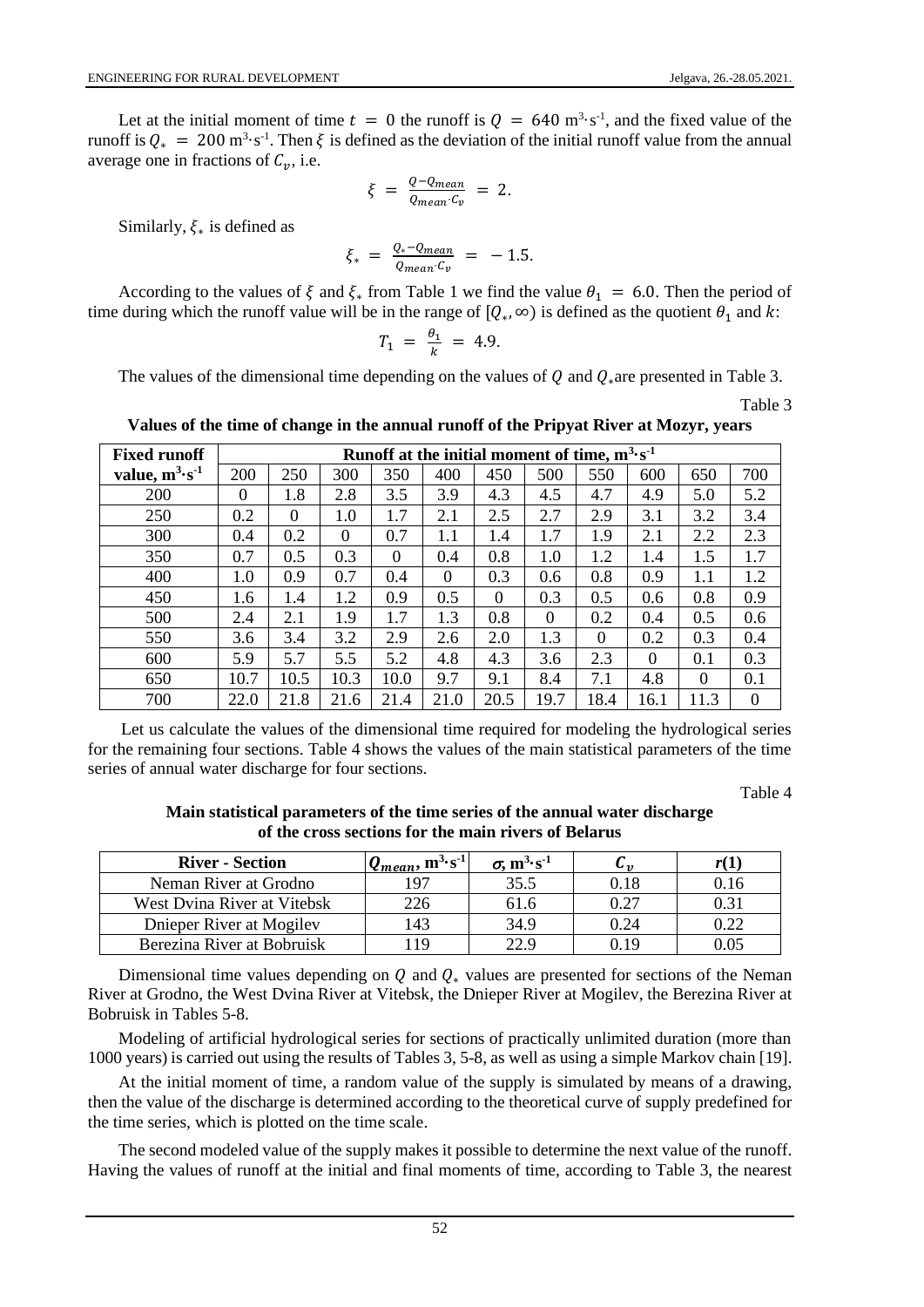whole time interval is found, after which the second runoff value is plotted on the scale. Further, the next value of the supply is taken, according to which the value of the runoff is determined and the time interval plotted on the scale. Similarly, the simulation continues until the end of the time scale is reached, after which the process starts over, but when filling the scale, if the abscissa values coincide, priority is given to the value found at earlier stages of modeling. The first free value on the time scale is used to determine the runoff value at the previous moment in time, and from it – the discharge value at the current moment using a simple Markov chain [19]

$$
x_{i+1} = 1 + r(x_i - 1) + F_{i+1}C_v\sqrt{1 - r^2},
$$
\n(6)

where  $x_{i+1}$  – value of the modular coefficient of the annual runoff volume in the  $(i + 1)$ -th year; *r* – autocorrelation coefficient;

 $x_i$  – value of the modular coefficient of the annual runoff volume in the  $i$ -th year;

 $C_v$  – coefficient of variation.

The value of the function  $F$  is determined by the following formula

$$
F(x) = \frac{1}{\sqrt{2\pi}} \int_{-\infty}^{x} e^{-\frac{z^2}{2}} dz.
$$

The obtained value of the annual runoff at the current moment is the initial one for subsequent modeling. The process continues until the entire scale is filled. The number of stages is limited and cannot exceed the duration of the modeled hydrological series.

Table 5

| <b>Fixed runoff</b>       |                  |          |          |          |          |          | Runoff at the initial moment of time, $m^3 s^{-1}$ |          |          |          |          |
|---------------------------|------------------|----------|----------|----------|----------|----------|----------------------------------------------------|----------|----------|----------|----------|
| value, $m^3 \cdot s^{-1}$ | 100              | 120      | 140      | 160      | 180      | 200      | 220                                                | 240      | 260      | 280      | 300      |
| 100                       | $\boldsymbol{0}$ | 16.9     | 21.7     | 23.5     | 24.3     | 24.7     | 25.0                                               | 25.3     | 25.4     | 25.5     | 25.6     |
| 120                       | 0.1              | $\Omega$ | 4.7      | 6.5      | 7.3      | 7.8      | 8.1                                                | 8.3      | 8.4      | 8.5      | 8.7      |
| 140                       | 0.3              | 0.1      | $\theta$ | 1.7      | 2.6      | 3.0      | 3.3                                                | 3.5      | 3.7      | 3.8      | 3.9      |
| 160                       | 0.4              | 0.3      | 0.2      | $\Omega$ | 0.8      | 1.2      | 1.6                                                | 1.8      | 1.9      | 2.1      | 2.2      |
| 180                       | 0.6              | 0.5      | 0.4      | 0.2      | $\theta$ | 0.5      | 0.8                                                | 1.0      | 1.1      | 1.3      | 1.4      |
| 200                       | 1.0              | 0.9      | 0.7      | 0.6      | 0.3      | $\theta$ | 0.3                                                | 0.5      | 0.7      | 0.8      | 0.9      |
| 220                       | 1.5              | 1.4      | 1.3      | 1.1      | 0.9      | 0.5      | $\Omega$                                           | 0.2      | 0.4      | 0.5      | 0.6      |
| 240                       | 2.5              | 2.4      | 2.3      | 2.1      | 1.9      | 1.5      | $1.0\,$                                            | $\theta$ | 0.2      | 0.3      | 0.4      |
| 260                       | 4.8              | 4.7      | 4.6      | 4.4      | 4.2      | 3.8      | 3.3                                                | 2.3      | $\Omega$ | 0.1      | 0.2      |
| 280                       | 11.5             | 11.4     | 11.3     | 11.1     | 10.9     | 10.6     | 10.0                                               | 9.0      | 6.7      | $\Omega$ | 0.1      |
| 300                       | 38.0             | 37.9     | 37.8     | 37.6     | 37.4     | 37.0     | 36.5                                               | 35.5     | 33.2     | 26.5     | $\Omega$ |

Table 6

#### **Values of the time of change in the annual runoff of the West Dvina River at Vitebsk, years**

| <b>Fixed runoff</b>       |      | Runoff at the initial moment of time, $m^3 s^{-1}$ |          |          |          |          |          |          |          |          |          |  |
|---------------------------|------|----------------------------------------------------|----------|----------|----------|----------|----------|----------|----------|----------|----------|--|
| value, $m^3 \cdot s^{-1}$ | 100  | 125                                                | 150      | 175      | 200      | 225      | 250      | 275      | 300      | 325      | 350      |  |
| 100                       | 0    | 5.1                                                | 7.5      | 8.8      | 9.6      | 10.2     | 10.6     | 10.9     | 11.1     | 11.3     | 11.4     |  |
| 125                       | 0.2  | $\Omega$                                           | 2.4      | 3.8      | 4.6      | 5.1      | 5.5      | 5.8      | 6.0      | 6.2      | 6.4      |  |
| 150                       | 0.3  | 0.2                                                | $\theta$ | 1.3      | 2.1      | 2.7      | 3.1      | 3.4      | 3.6      | 3.8      | 4.0      |  |
| 175                       | 0.6  | 0.4                                                | 0.2      | $\Omega$ | 0.8      | 1.4      | 1.8      | 2.0      | 2.3      | 2.5      | 2.6      |  |
| 200                       | 0.8  | 0.7                                                | 0.5      | 0.3      | $\theta$ | 0.5      | 0.9      | 1.2      | 1.5      | 1.6      | 1.8      |  |
| 225                       | 1.2  | 1.0                                                | 0.9      | 0.7      | 0.4      | $\Omega$ | 0.4      | 0.7      | 0.9      | 1.1      | 1.3      |  |
| 250                       | 1.7  | 1.6                                                | 1.4      | 1.2      | 0.9      | 0.5      | $\Omega$ | 0.3      | 0.5      | 0.7      | 0.9      |  |
| 275                       | 2.5  | 2.3                                                | 2.1      | 1.9      | 1.6      | 1.3      | 0.8      | $\theta$ | 0.2      | 0.4      | 0.6      |  |
| 300                       | 3.7  | 3.5                                                | 3.4      | 3.1      | 2.9      | 2.5      | 2.0      | 1.2      | $\Omega$ | 0.2      | 0.4      |  |
| 325                       | 5.9  | 5.7                                                | 5.6      | 5.3      | 5.1      | 4.7      | 4.2      | 3.4      | 2.2      | $\Omega$ | 0.2      |  |
| 350                       | 10.4 | 10.2                                               | 10.0     | 9.8      | 9.5      | 9.1      | 8.6      | 7.9      | 6.6      | 4.5      | $\Omega$ |  |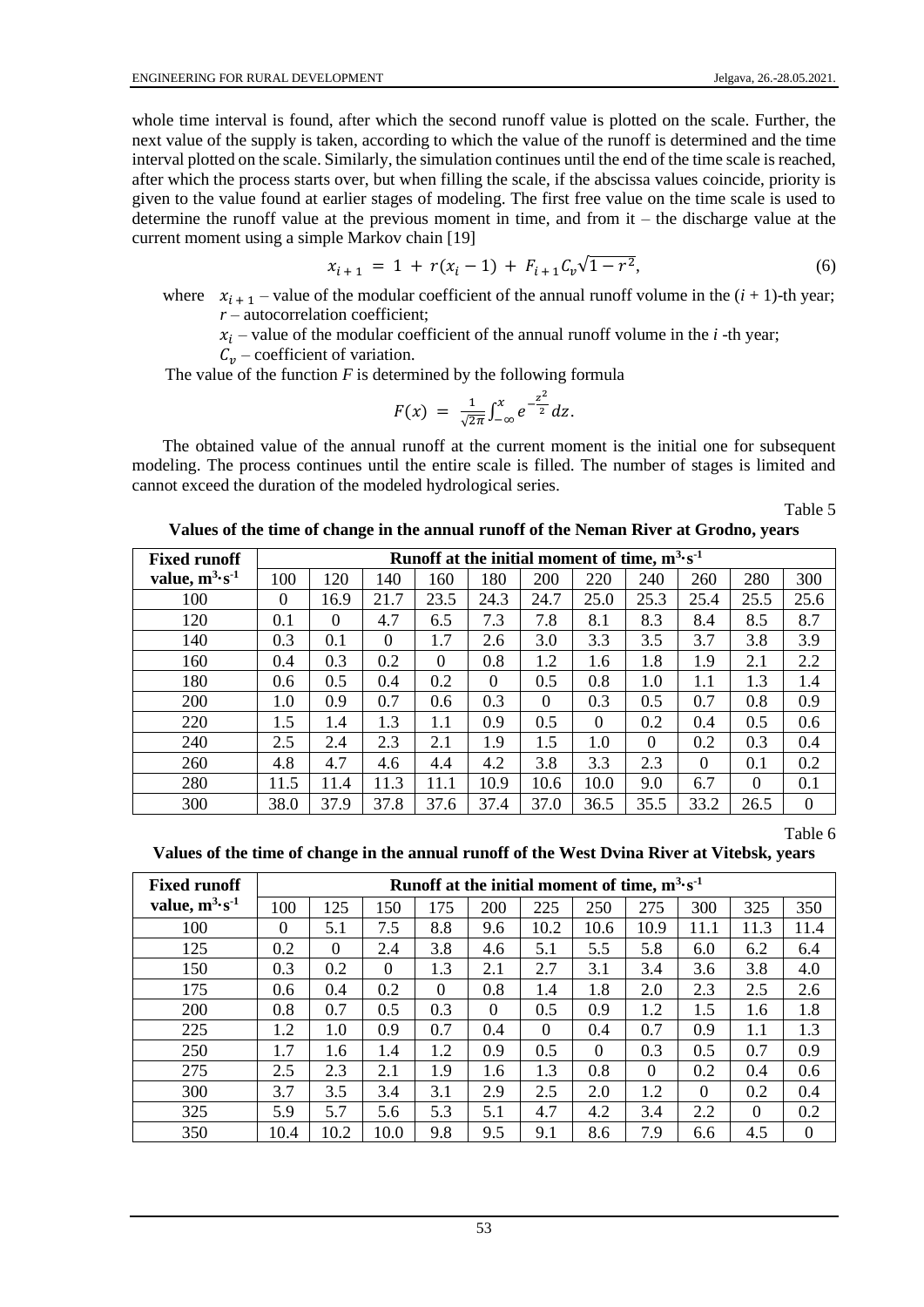Table 7

| <b>Fixed runoff</b> |          |          |          | Runoff at the initial moment of time, $m^3 s^{-1}$ |          |          |          |          |          |          |          |
|---------------------|----------|----------|----------|----------------------------------------------------|----------|----------|----------|----------|----------|----------|----------|
| value, $m^3s^{-1}$  | 80       | 95       | 110      | 125                                                | 140      | 155      | 170      | 185      | 200      | 215      | 230      |
| 80                  | $\theta$ | 2.6      | 3.9      | 4.6                                                | 5.1      | 5.4      | 5.7      | 5.9      | 6.0      | 6.2      | 6.3      |
| 95                  | 0.1      | $\Omega$ | 1.3      | 2.0                                                | 2.5      | 2.8      | 3.1      | 3.3      | 3.4      | 3.6      | 3.7      |
| 110                 | 0.3      | 0.2      | $\Omega$ | 0.7                                                | 1.2      | 1.5      | 1.8      | 2.0      | 2.1      | 2.3      | 2.4      |
| 125                 | 0.5      | 0.4      | 0.2      | $\Omega$                                           | 0.5      | 0.8      | $1.0\,$  | 1.2      | 1.4      | 1.5      | 1.6      |
| 140                 | 0.8      | 0.7      | 0.5      | 0.3                                                | $\theta$ | 0.3      | 0.6      | 0.8      | 0.9      | 1.0      | 1.1      |
| 155                 | 1.2      | 1.1      | 0.9      | 0.7                                                | 1.4      | $\Omega$ | 0.2      | 0.4      | 0.6      | 0.7      | 0.8      |
| 170                 | 1.8      | 1.7      | 1.5      | 1.3                                                | $1.0\,$  | 0.6      | $\theta$ | 0.2      | 0.3      | 0.5      | 0.6      |
| 185                 | 2.9      | 2.7      | 2.6      | 2.3                                                | 2.0      | 1.6      | 1.0      | $\theta$ | 0.1      | 0.3      | 0.4      |
| 200                 | 4.8      | 4.7      | 4.5      | 4.3                                                | 4.0      | 3.6      | 3.0      | 1.9      | $\Omega$ | 0.1      | 0.2      |
| 215                 | 9.0      | 8.9      | 8.7      | 8.5                                                | 8.2      | 7.8      | 7.2      | 6.2      | 4.2      | $\Omega$ | 0.1      |
| 230                 | 20.0     | 19.9     | 19.7     | 19.5                                               | 19.2     | 18.8     | 18.2     | 17.2     | 15.2     | 11.0     | $\Omega$ |

**Values of the time of change in the annual runoff of the Dnieper River at Mogilev, years**

Table 8

**Values of the time of change in the annual runoff of the Berezina River at Bobruisk, years**

| <b>Fixed runoff</b> |          | Runoff at the initial moment of time, $m^3 s^{-1}$ |          |          |      |          |          |          |          |          |     |  |  |
|---------------------|----------|----------------------------------------------------|----------|----------|------|----------|----------|----------|----------|----------|-----|--|--|
| value, $m^3s^1$     | 80       | 90                                                 | 100      | 110      | 120  | 130      | 140      | 150      | 160      | 170      | 180 |  |  |
| 80                  | $\Omega$ | 1.1                                                | 1.7      | 20       | 2.2  | 24       | 2.5      | 2.6      | 2.7      | 2.7      | 2.8 |  |  |
| 90                  | 0.1      | $\Omega$                                           | 0.6      | 0.9      | 1.1  | 1.3      | 1.4      | 1.5      | 1.6      | 1.6      | 1.7 |  |  |
| 100                 | 0.2      | 0.1                                                | $\Omega$ | 0.3      | 0.6  | 0.7      | 0.8      | 0.9      | $1.0\,$  | 1.0      | 1.1 |  |  |
| 110                 | 0.3      | 0.2                                                | 0.1      | $\theta$ | 0.2  | 0.4      | 0.5      | 0.6      | 0.7      | 0.7      | 0.8 |  |  |
| 120                 | 0.5      | 0.4                                                | 0.3      | 0.2      | 0    | 0.2      | 0.3      | 0.4      | 0.4      | 0.5      | 0.5 |  |  |
| 130                 | 0.7      | 0.6                                                | 0.5      | 0.4      | 0.2  | $\Omega$ | 0.1      | 0.2      | 0.3      | 0.3      | 0.4 |  |  |
| 140                 | 1.1      | 1.0                                                | 0.9      | 0.8      | 0.6  | 0.4      | $\Omega$ | 0.1      | 0.2      | 0.2      | 0.3 |  |  |
| 150                 | 1.7      | 1.6                                                | 1.5      | 1.4      | 1.3  | $1.0\,$  | 0.6      | $\theta$ | 0.1      | 0.1      | 0.2 |  |  |
| 160                 | 3.0      | 2.9                                                | 2.8      | 2.7      | 2.5  | 2.3      | 1.9      | 1.3      | $\Omega$ | 0.1      | 0.1 |  |  |
| 170                 | 6.0      | 5.9                                                | 5.8      | 5.7      | 5.5  | 5.3      | 4.9      | 4.3      | 3.0      | $\Omega$ | 0.1 |  |  |
| 180                 | 14.4     | 14.3                                               | 14.2     | 14.1     | 13.9 | 13.7     | 13.4     | 12.7     | 11.4     | 8.4      | 0   |  |  |

Modeling the series of annual runoff by the indicated method gives acceptable results. The simulated series of annual water discharges using a simple Markov chain and a nonlinear method for the calculated sections have statistical parameters that differ from the parameters of the original series within  $\pm$ 5-10%. The values of the correlation functions for the original and modeled series for the Pripyat River at Mozyr are given in Table 9.

Table 9

| Values of the statistical parameters of the initial and modeled time series<br>of the annual water discharge of the Pripyat River at Mozyr |  |
|--------------------------------------------------------------------------------------------------------------------------------------------|--|
|                                                                                                                                            |  |

|                                   |                                    | <b>Statistical parameters</b> |           |          |          |          |           |           |  |  |  |  |  |
|-----------------------------------|------------------------------------|-------------------------------|-----------|----------|----------|----------|-----------|-----------|--|--|--|--|--|
| <b>Time series</b>                | $Q_{mean}$ ,<br>$m^3 \cdot s^{-1}$ | σ,<br>$m^3 \cdot s^{-1}$      | $C_{\nu}$ | $r(t-1)$ | $r(t-4)$ | $r(t-5)$ | $r(t-10)$ | $r(t-24)$ |  |  |  |  |  |
| Initial                           | 390                                | 123                           | 0.32      | 0.290    | 0.105    | 0.223    | 0.100     | 0.175     |  |  |  |  |  |
| Modeled by simple<br>Markov chain | 388                                | 117                           | 0.30      | 0.303    | 0.005    | $-0.048$ | $-0.036$  | 0.035     |  |  |  |  |  |
| Modeled by<br>nonlinear method    | 399                                | 137                           | 0.34      | $-0.040$ | 0.102    | 0.099    | 0.192     | 0.165     |  |  |  |  |  |

Using the apparatus of regression-correlation analysis, a complex Markov model was obtained with a shift of up to 50 years in annual fluctuations in water discharge, depending on  $r(t-1)$ ,  $r(t-4)$ ,  $r(t-4)$ 5),  $r (t – 10)$  and  $r(t-24)$ . The research has shown that modeling an artificial hydrological series by a simple Markov chain gives good results only for an autocorrelation function with a shift of one year,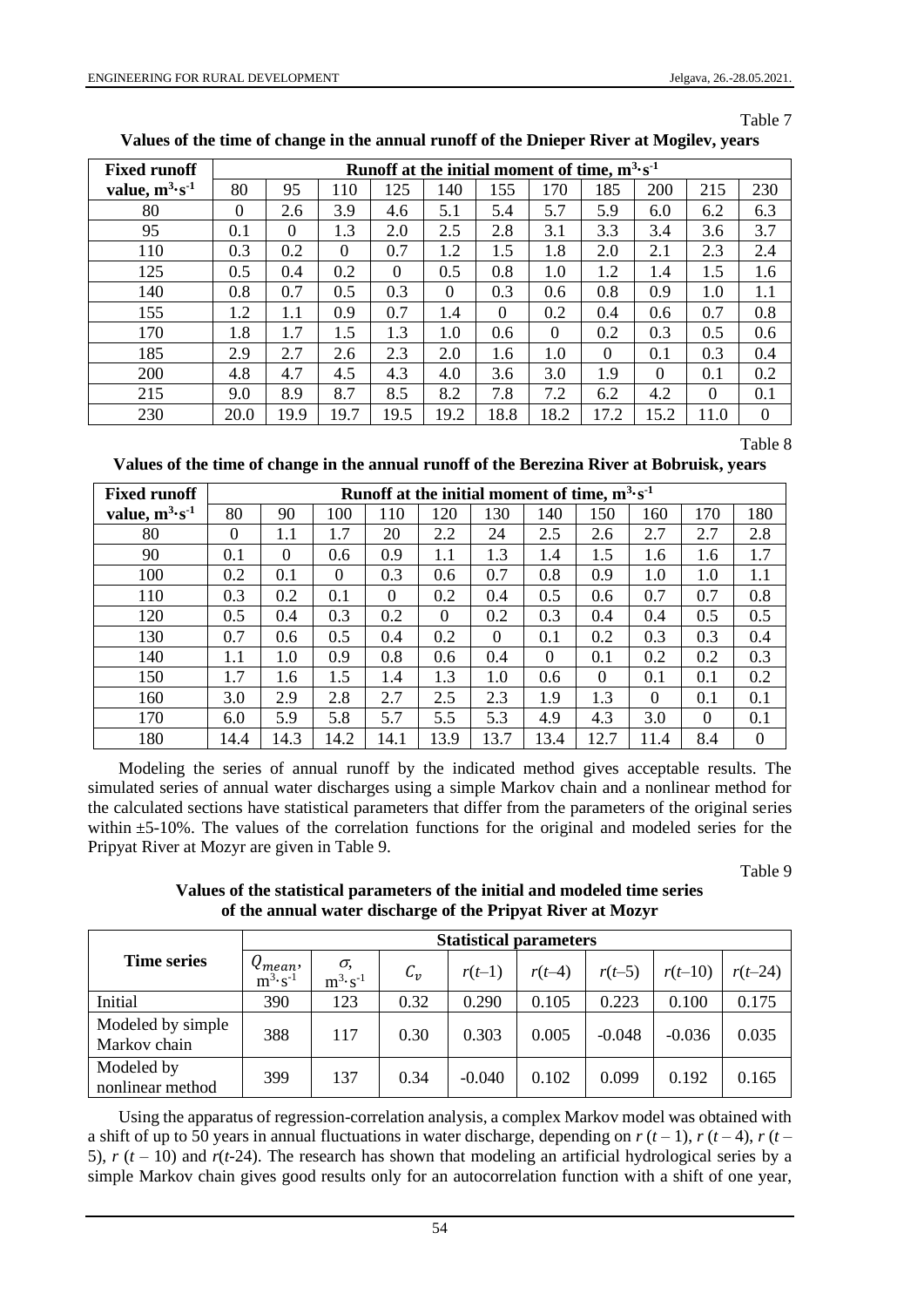since this parameter is included in the modeling. A nonlinear model allows predicting a series with a correlation function similar to the initial series with a shift of 4 or more years.

# **Conclusions**

The application of stochastic differential equations for the description and forecasting of long-term fluctuations in the annual runoff is proposed. The problem of stochastic hydrology of predicting the value of river runoff for 5 main rivers of Belarus is solved, and a method for modeling artificial hydrological series is proposed, which gives better results for predicting the "distant" correlation than the modeling method using a simple Markov chain. The simulated series of annual runoff have statistical parameters that differ from the parameters of the original series within ±5-10%. The research results can be applied in calculating and forecasting long-term fluctuations in river runoff of unexplored and poorly studied rivers in Belarus.

# **References**

- [1] Volchak A. A., Meshyk A. P., Sheshka M. M. [et al.]. Floods on the territory of Polesie. Procedia Engineering. 162, 2016, pp. 91-97, [DOI: 10.1016/j.proeng.2016.11.020.](https://doi.org/10.1016/j.proeng.2016.11.020)
- [2] Volchak A., Parfomuk S. Assessment of changes in the Viliya River runoff in the territory of Belarus. Limnological Review, Vol. 18, No. 4, 2018, pp. 185-196.
- [3] Liu D. A rational performance criterion for hydrological model. Journal of Hydrology. 590, 125488, 2020. DOI: [10.1016/j.jhydrol.2020.125488.](https://doi.org/10.1016/j.jhydrol.2020.125488)
- [4] Farmer W. H., Vogel R. M. On the deterministic and stochastic use of hydrologic models, Water Resour. Res., 52, 2016, pp. 5619-5633. DOI: [10.1002/2016WR019129.](https://doi.org/10.1002/2016WR019129)
- [5] Bond N. R., Kennard M. J. Prediction of hydrologic characteristics for ungauged catchments to support hydroecological modeling. Water Resour. Res., 53, 2017, pp. 8781-8794. [DOI:](https://doi.org/10.1002/2017WR021119)  [10.1002/2017WR021119.](https://doi.org/10.1002/2017WR021119)
- [6] Pande S., Moayeri M. Hydrological interpretation of a statistical measure of basin complexity. Water Resour. Res., 54, 2018, pp. 7403-7416. [DOI: 10.1029/2018WR022675.](https://doi.org/10.1029/2018WR022675)
- [7] Bosch N., Allan J., Dolan D., Han H., Richards R. Application of the soil and water assessment tool for six watersheds of Lake Erie: model parameterization and calibration. Journal of Great Lakes Research, 37, 2011, pp. 268-271.
- [8] Schiefer E., Petticrew E., Immell R., Hassab M., Sonderegger D. Land use and climate change impacts on lake sedimentation rates in western Canada. Anthropocene 3, 2013, pp. 61-71.
- [9] Stagl J., Hattermann F. Impacts of climate change on the hydrological regime of the Danube River and its tributaries using an ensemble of climate scenarios. Water, 7, 2015, pp. 6139-6172.
- [10]Wortmann M., Krysanova V., Kundzewicz Z., Su B., Li X. Assessing the influence of the Merzbacher Lake outburst floods on discharge using the hydrological model SWIM in the Aksu headwaters. Kyrgyzstan/NW China. Hydrological Processes, 28, 2014, pp. 6337-6350.
- [11]Shaghaghi S., Bonakdari H., Gholami A., Ebtehaj I., Zeinolabedini M. Comparative analysis of GMDH neural network based on genetic algorithm and particle swarm optimization in stable channel design. Applied Mathematics and Computation, 313, 2017, pp. 271-286.
- [12]Zaji A., Bonakdari, H., Gharabaghi, B. Reservoir water level forecasting using group method of data handling. Acta Geophysica, 66 (4), 2018, pp. 717-730.
- [13]Naydenov V. I. Nonlinear models of river runoff fluctuations/Naydenov V. I., Shveikina V. I. // Water resources. Moscow, T. 29. - No. 1. 2002, pp. 62-67.
- [14]Panteleev A.V., Yakimova A.S., Bosov A.V. Ordinary differential equations in examples and tasks: Tutorial. - Moscow: Higher school, 2001.- 376 p.
- [15]Prokopenya A.N., Chichurin A.V. Application of the Mathematica system to the solution of ordinary differential equations: Textbook. - Minsk: BSU, 1999 .- 265 p.
- [16]Loginov V.F. Stochastic modeling of various types of runoff of the main rivers of Belarus using nonlinear models/V.F. Loginov, A.A. Volchek, An. A. Volchek, S. I. Parfomuk // Reports of the National Academy of Sciences of Belarus. - T. 50. - No. 6. – 2006, pp. 96-100.
- [17]Volchek A. A. Quantitative assessment of the impact of a changing climate on the water regime of rivers in Belarus/A. A. Volchek, V. E. Valuev, O. Meshik, S. I. Parfomuk, D. N. Dashkevich//